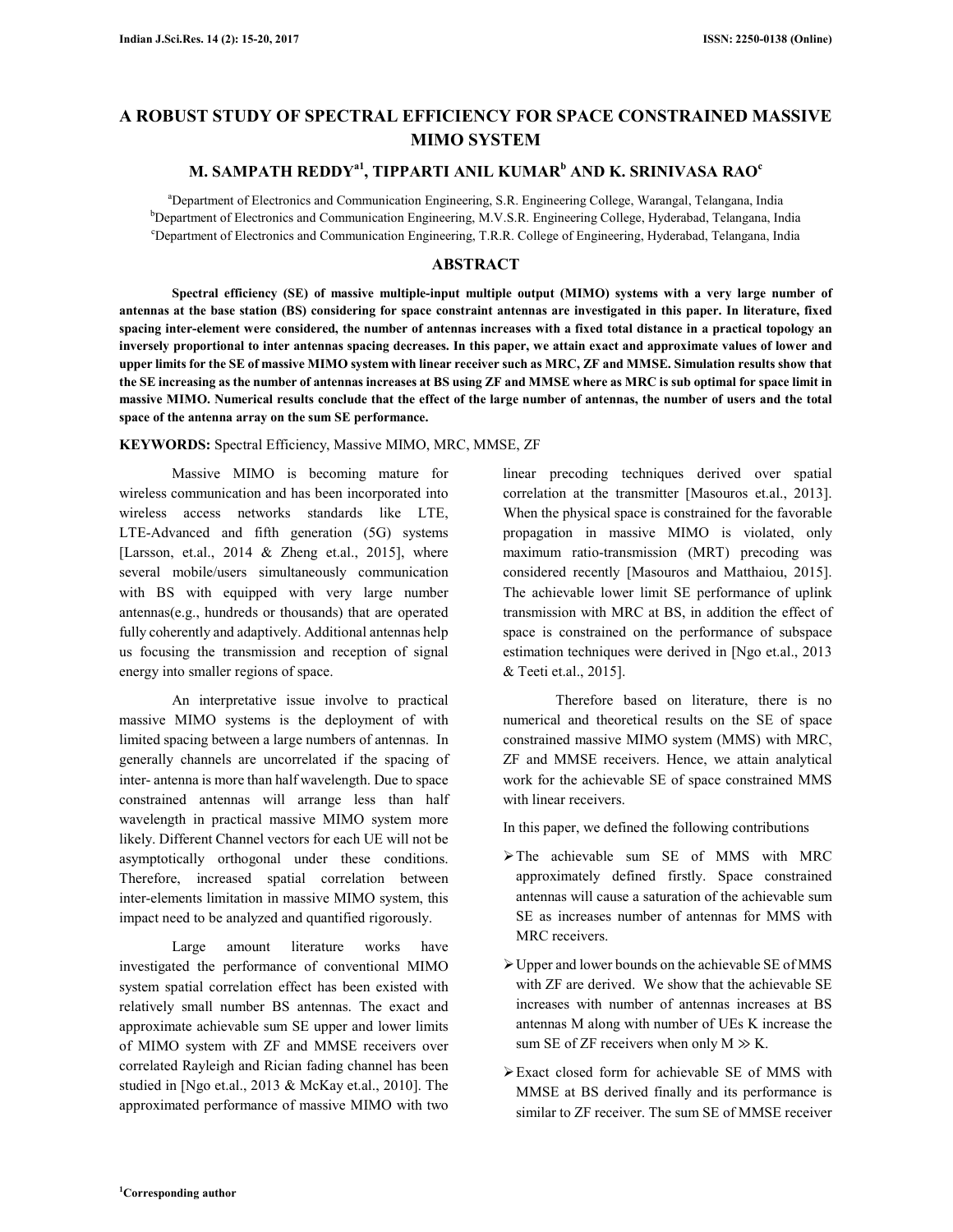also increases by arranged more antennas at BS with space limited MMS.

#### **SYSTEM MODEL**

The uplink (UL) of massive MIMO system (MMS), where the BS with equipped M antennas has shared simultaneously with K single antenna UEs, at the

BS received signal vector  $y \in M \times 1$ is given as

$$
y = \sqrt{p_u} \, Gx + n \tag{1}
$$

Where the average power of each UE is  $p_u$ , transmitted symbol is x and n is denoted as AWGN with zero mean and unit variance  $\sigma^2 = N_o B$ . The channel matrix can be represented as  $G = AHD^{1/2}$  where  $H \in P \times K$  is the propagation channel fading such as small scale fading,  $D \in K \times K$  denotes a diagonal matrix,  $\mathcal{G}_k$  represented as the large-scale fading of the  $k^{\text{th}}$ UE (assumed as constant) and  $A \in M \times K$  is transmit steering matrix.

We assume that all UEs are the same set of directions with cardinality P for simplicity analysis. Let us consider uniform linear array [Ngo et.al., 2013 & Zi et.al., 2014] A can be written as

$$
A = \left[ a(\theta_1), a(\theta_2), \dots, a(\theta_P) \right]
$$
 (2)

Where  $a(\theta_i)$  normalized steering vector with length-M, for  $i = 1, 2, \dots, P$ 

$$
a(q) = \frac{1}{\sqrt{P}} \left[ 1, e^{-j\frac{2\pi d}{\lambda}sin\theta} \left( \frac{-j\frac{2\pi d}{\lambda} |M + |sin\theta|}{\lambda} \right)^T (3) \right]
$$

Where d is the antenna spacing,  $\lambda$  denotes the carrier wavelength, and  $\theta_i$  represents the direction of arrival (DOA). The normalized total antenna array space d<sub>0</sub> at the BS can be expressed as  $d_o = \frac{dM}{\lambda}$ , the factor 1

*P* to normalize the power of steering vector. MMS is

the simple linear precoding techniques because it's near optimal and implementation complexity is very low level [Zheng et.al., 2015]. Therefore the performance of space constrained MMS with linear receiver were considered here. The perfect CSI is available at the BS further we assumed [5].  $T \in M \times K$  is the linear receiver matrix which used to separate the signal into K streams by

$$
r = T^H y = \sqrt{p_u} T^H G x + T^H n \tag{4}
$$

Then, the detected signal  $k<sup>th</sup>$  elements of UE is given by

$$
r_{k} = \sqrt{p_{u}} t_{k}^{H} g_{k} x_{k} + \sqrt{p_{u}} \sum_{l \neq k}^{K} t_{k}^{H} g_{l} x_{l} + t^{H}{}_{k} n \tag{5}
$$

The achievable UL SE of the of the  $k<sup>th</sup>$  UE is given by [Ngo et.al., 2013]

$$
R_{k} = E \left\{ \log_{2} \left( 1 + \frac{p_{u} \left| t_{k}^{H} g_{k} \right|^{2}}{p_{u} \sum_{l \neq k}^{K} \left| t_{k}^{H} g_{l} \right|^{2} + \left\| t_{k} \right\|^{2}} \right) \right\} (6)
$$

The sum SE of uplink MMS can be defined as

$$
R = \sum_{k=1}^{K} R_k \tag{7}
$$

In the next sections, we analytical defined the achievable sum SE of space-constrained MMS with MRC, ZF, and MMSE respectively.

# **MRC Receiver**

 $\mathcal{L}$ 

We assumed  $T = G$  for MRC receivers [Zhang et.al., 2016]. The uplink SE for the  $k<sup>th</sup>$  UE is given by

$$
R^{MRC}{}_{k} = E \left\{ \log_2 \left( 1 + \frac{p_u \left\| g_k \right\|^4}{p_u \sum_{l \neq k}^{K} \left| t_k \right\|^2 + \left\| g_k \right\|^2} \right) \right\} (8)
$$

Where

$$
g_k = \sqrt{\varsigma_k} \ A h_k \tag{9}
$$

Next we present an approximate analysis for the achievable sum SE of MRC receivers.

Proposition 1: The approximated sum achievable SE for space constrained MMS with MRC is given by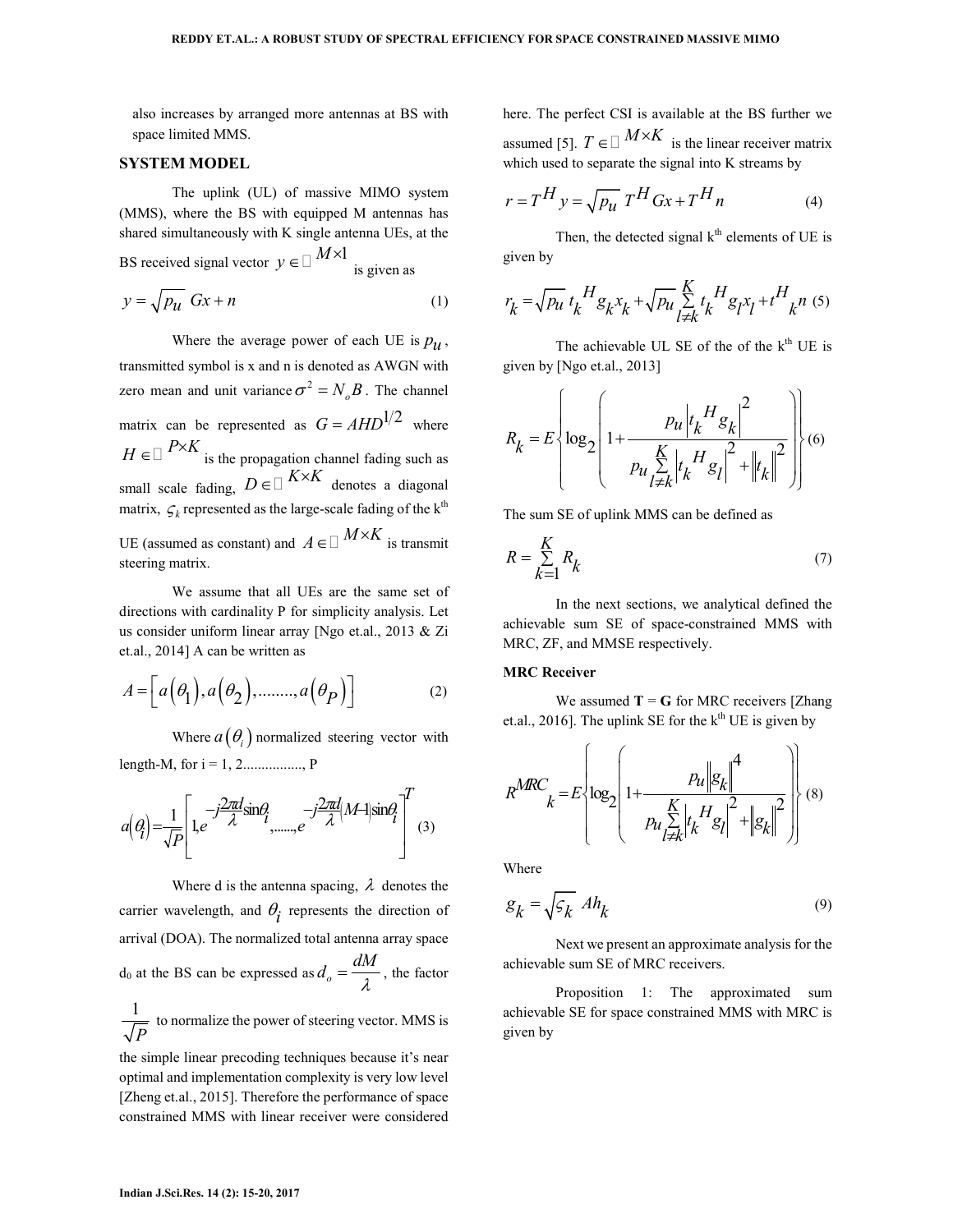$$
R^{MRC} \approx \sum\limits_{k=1}^{K} \log_2 \left(1 + \frac{p_u \left(M^2 + \sum\limits_{i=1}^{P} \beta_i^2\right) \varsigma_k}{p_u \sum\limits_{l \neq k}^{K} \varsigma_l \sum\limits_{i=1}^{P} \beta_i^2 + M \varsigma_k}\right) \hspace{-4mm} (10)
$$

Where  $\beta_i$  is the i<sup>th</sup> eigen value of the matrix  $A^H A$ .

#### **ZF Receiver**

We now define the ZF receivers, which is forced to eliminate inter user interference in MMS system. Let us consider concept of ZF is submitted in equation (1) obtain the ZF matrix is given as  $T = G \left( G^H G \right)^{-1}$  $= G \big( G^{\Pi} G \big)$  . Therefore the sum SE of MMS

with ZF receiver can be expressed as

$$
R^{ZF} = \sum_{k=1}^{K} E \left\{ \log_2 \left( 1 + \frac{p_u}{\left[ \left( G^H G \right)^{-1} \right]_{kk}} \right) \right\} (11)
$$

Next, we define the lower and upper bounds on the achievable sum SE of MMS with ZF receiver (11).

#### **Lower Bound**

Proposition 2: The achievable lower bound sum SE for space constrained MMS with ZF receivers is given by [Gradshteyn and Ryzhik, 2007 & Krishna et.al., 2015]

$$
R^{ZF} \ge R_L^{ZF} = \sum_{k=1}^K \log_2 \left( 1 + p_{\mathcal{U}} \varsigma_k \xi(.) \right)
$$

$$
\xi(.) = \exp \left( \sum_{\substack{n \neq k \\ n \neq j}}^K \varsigma_n \left( \psi(k) + \frac{|Y_{P-K+1}|}{\prod_{i
$$

Where  $\psi(.)$  is digamma function and Y<sub>n</sub> representing P×P matrix whose entries are

$$
\left[Y_n\right]_{p,q} = \begin{cases} \beta_p^{q-1}, & q \neq n \\ \beta_p^{q-1} \ln \beta_p, q = n \end{cases}
$$
\n(13)

 $\left(\beta_p^{q-1}\ln\beta_p,q\right)$ 

#### **Upper Bound**

Proposition 3: The achievable upper bound sum SE for space constrained MMS with ZF receiver is given by

$$
R_{U}^{ZF} \leq R_{U}^{ZF} = \sum_{\substack{K \log_{2} \text{min} \\ \prod_{i=1}^{K-1} \Gamma(K-i) \prod_{i
$$
-\frac{K}{\ln 2} \left( \sum_{n=1}^{K-1} \psi(n) + \frac{n = P - K + 2}{\prod_{i
$$
$$

Where  $\Gamma(.)$  represented as the Gamma function.

#### **MMSE Receiver**

The receiver matrix T for MMSE receiver is given by [Jin et.al., 2010 & Shin et.al., 2006]

$$
T^H\!\!=\!\!\left(\!G^H\!G\!\!+\!\!\frac{1}{p_{\!u}}I_K\!\right)^{\!\!-1}\!G^H\!\!=\!\!G^H\!\!\left(\!G\!G^H\!\!+\!\!\frac{1}{p_{\!u}}I_M\!\right)^{\!\!-1}\!\!
$$

The achievable sum SE of MMS with MMSE receiver can be written as

$$
R^{MMSE} = \sum_{k=1}^{K} E \left\{ \log_2 \left( \frac{1}{\left[ \left( I_K + p_u G^H G \right)^{-1} \right]_{kk}} \right) \right\}
$$
 (15)  

$$
= KE \left\{ \log_2 \left( \left| I_K + p_u G^H G \right| \right) \right\}
$$

$$
- \sum_{k=1}^{K} E \left\{ \log_2 \left( \left| I_{K-1} + p_u G^H G \right| \right) \right\}
$$
 (16)

Here we derived equation (16) from equation (15) which is an important matrix property as

$$
\left[ \left( G^{H} G \right)^{-1} \right]_{kk} = \frac{\left| G_{k}^{H} G_{k} \right|}{\left| G^{H} G \right|}
$$
 (17)

Proposition 4: The exact achievable sum SE for the space constrained MMS with MMSE receiver is given by

$$
R^{MMSE} = \frac{K \log_2 e}{\prod_{i < j}^{P} (\beta_j - \beta_i)} \sum_{l=1}^{P} \sum_{n=P-K+1}^{P} \beta_l^{n-1} e^{\lambda_{i}^{P} p_{l}} \tag{18}
$$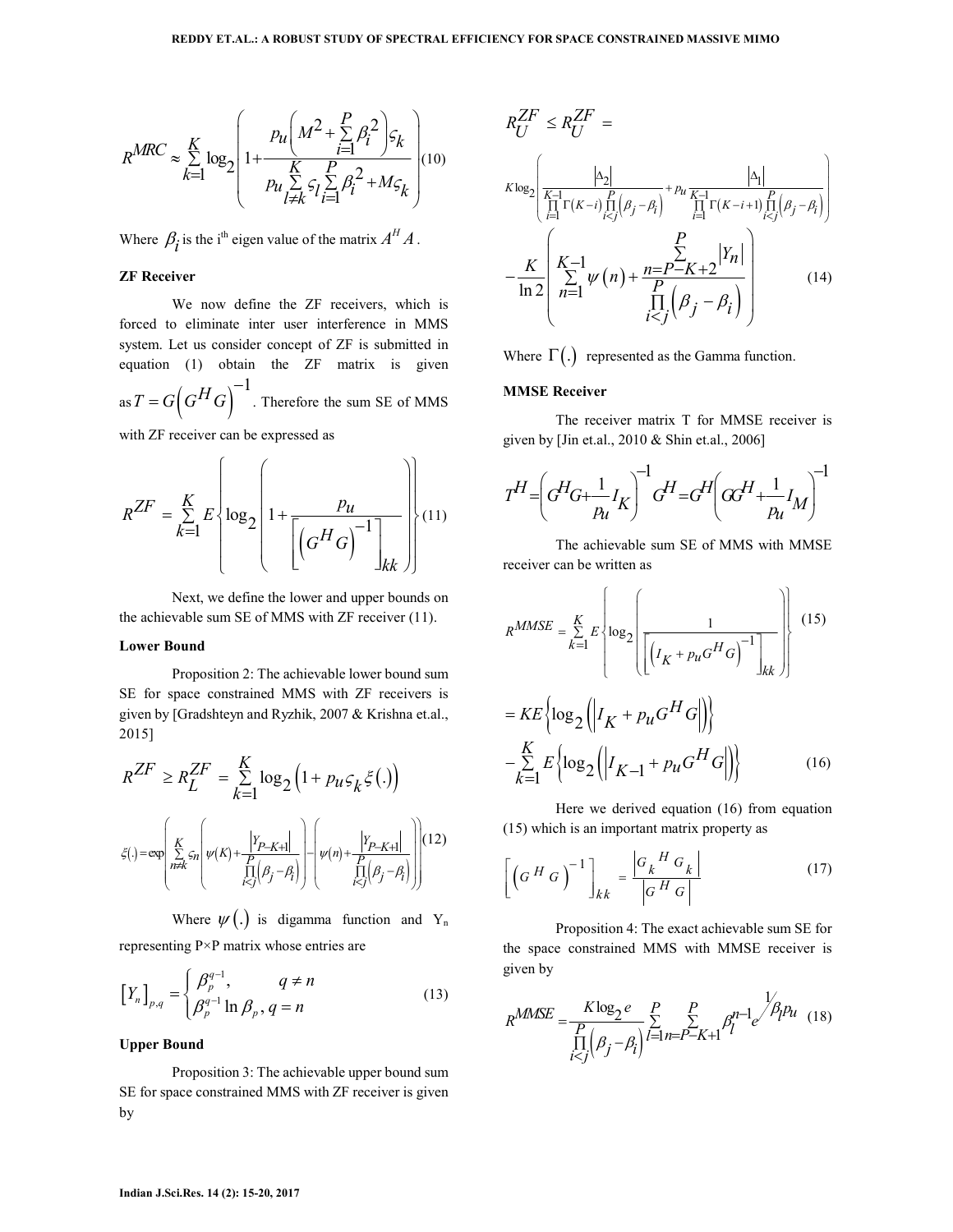### **SIMULATION RESULTS**

Let us considered that the all UEs are uniformly distributed at random in small hexagonal cell with a radius of 1000 meters, the smallest distance between the UE and BS is  $r_{min} = 100$  meters. The path loss is represented as  $r_k^{-u}$  $\bar{u}$ , where the distance between the UE and BS is  $r_k$  and path loss exponent can be defined as u=3.8 respectively. A random variable  $s_k$  with standard deviation is 8 d B is used for shadowing. Therefore large scale fading can be obtained by combining these factor,

which has given by 
$$
\varsigma_k = s_k \left(\frac{r_k}{r_{\text{min}}}\right)^{-u}
$$
 further

also assumed  $\theta_i$  are uniformly distributed within the

interval 
$$
\[-\frac{\pi}{2}, \frac{\pi}{2}\].
$$

Figure 1 shows that the simulation and analytical approximation of achievable sum SE for space constrained MMS with MRC receiver. It is easily observed that the sum SE saturates with increases the BS antennas for different total antenna array space  $d_0$ . Therefore we conclude that MRC suffers substantial performance degradation when small antenna array space if spatial correlation is high. If the same number of BS antennas used, constant increases in the sum SE is obtained as total antennas array spacing is larger. Also observe that the gap between curve decreases as antenna array spacing is increases which imply that the effect of space constrained become less pronounced.



# **Figure 1: simulation and analytical approximation values of sum SE for space constrained MMS with MRC receiver (P = 12 and K = 6)**

In Figure 2 shows that simulated achievable upper and lower bounds sum SE against the number of

BS antennas and total array space. Clearly obtained all lower bounds can predict the exact sum SE for space constrained MMS with MMSE, which validate their tightness. Other hand the upper bounds are relatively looser due to large variance of the random variables. Hence we conclude that by adding more antennas at BS significantly improve the sum SE of MMS by reducing thermal noise.

Figure 3 shows that the simulation and analytical approximation of achievable sum SE for space constrained MMS with ZF, MMSE and MRC receivers. Clearly obtained sum SE for space constrained massive MIMO system (MMS), SE increases as number of BS antennas increasing with ZF and MMSE receivers, sum SE of Massive MIMO with ZF and MMSE receiver almost same expect that MRC receiver as compared with analytical approximations.

Figure 4 shows that the simulation and analytical average SE versus number of receiving antennas at BS of space constrained MMS systems, which compare with first average, second, third and final average SE of Massive MIMO systems.



**Figure 2: simulation and analytical approximation values of sum SE for space constrained MMS with MMSE receivers (P = 12 and**  $d_0 = 4$ **).**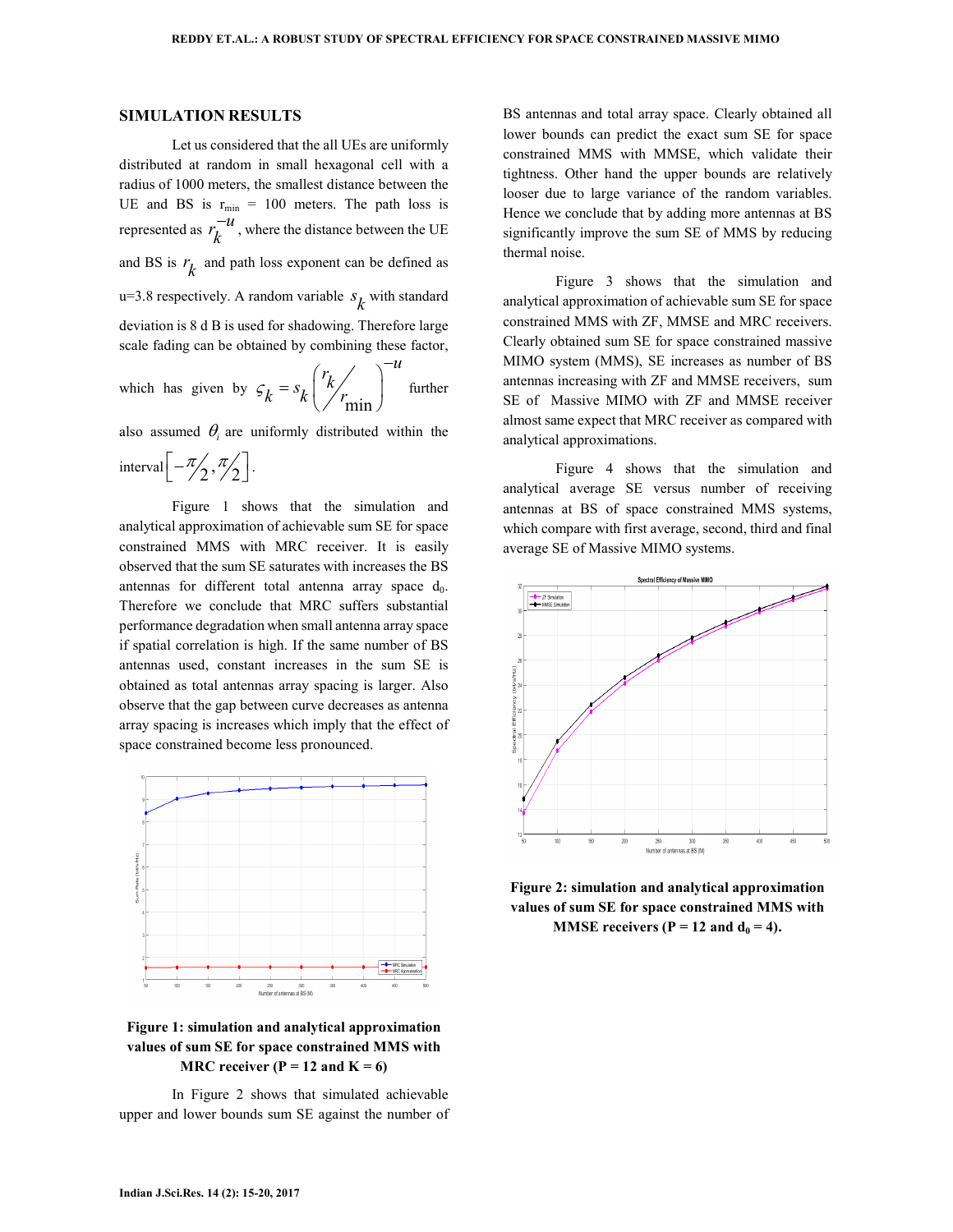

**Figure 3: simulation and analytical approximation values of sum SE for space constrained MMS with ZF, MMSE and MRC receiver comparisons (P = 12**  and  $K = 6$ )



**Figure 4: Average Spectral Efficiency versus number of receiving antennas** 

# **CONCLUSION**

In this paper, we investigated the performance of space constrained massive MIMO system (MMS) with linear receivers, where total antennas array spacing at BS has limited. As the achievable sum SE increase with increasing number of BS antennas along with increasing spatial correlation. Though analytical and simulation results confirmed that saturation of the achievable lower and upper sum SE, which increases for a larger number of UES as long as  $M \gg K$ . Moreover, lower bounds are tighter than the upper bounds for massive MIMO with MMSE receivers, exact express for the sum SE is derived and validated by simulation results. This is due to that SINRs of ZF and MMSR receivers increase with number of BS antennas while MRC receivers can only well suited at low SINRs.

### **REFERENCES**

- Larsson E. G., Edfors O., Tufvesson F. and Marzetta T. L., 2014. "Massive MIMO for next generation wireless systems," IEEE Commun. Mag., **52**(2):186–195.
- Andrews J. G., Buzzi S., Choi W., Hanly S. V., Lozano A., Soong A. C. and Zhang J. C., 2014. "What will 5G be?" IEEE J. Sel. Areas Commun., **32**(6):1065–1082.
- Zhang J., Dai L., Zhang X., Bjornson E. and Wang Z., 2016. "Achievable rate of Rician large-scale MIMO channels with transceiver hardware impairments," to appear in IEEE Trans. Veh. Technology.
- Zheng K., Zhao L., Mei J., Shao B., Xiang W. and Hanzo L., 2015. "Survey of large-scale MIMO systems," IEEE Commun. Surveys Tuts., **17**(3):1738–1760.
- Ngo H. Q., Larsson E. G. and Marzetta T. L., 2013. "Energy and spectral efficiency of very large multiuser MIMO systems," IEEE Trans. Commun. **61**(4):1436–1449.
- Matthaiou M., Zhong C. and Ratnarajah T., 2011. "Novel generic bounds on the sum rate of MIMO ZF receivers," IEEE Trans. Signal Process, **59**(9):4341–4353.
- McKay M. R., Collings I. B. and Tulino A. M., 2010. "Achievable sum rate of MIMO MMSE receivers: A general analytic framework," IEEE Trans.Inf. Theory, **56**(1):396–410.
- Masouros C., Sellathurai M. and Ratnarajah T., 2013. "Large-scale MIMO transmitters in fixed physical spaces: The effect of transmit correlation and mutual coupling," IEEE Trans. Commun., **61**(7):2794–2804.
- Masouros C. and Matthaiou M., 2015. "Space-constrained massive MIMO: Hitting the wall of favorable propagation," IEEE Commun. Lett., **19**(5):771–774.
- Ngo H. Q., Larsson E. G. and Marzetta T. L., 2013. "The multicell multiuser MIMO uplink with very large antenna arrays and a finite-dimensional channel," IEEE Trans. Commun., **61**(6): 2350–2361.
- Teeti M., Sun J., Gesbert D. and Liu Y., 2015. "The impact of physical channel on performance of subspace-based channel estimation in massive